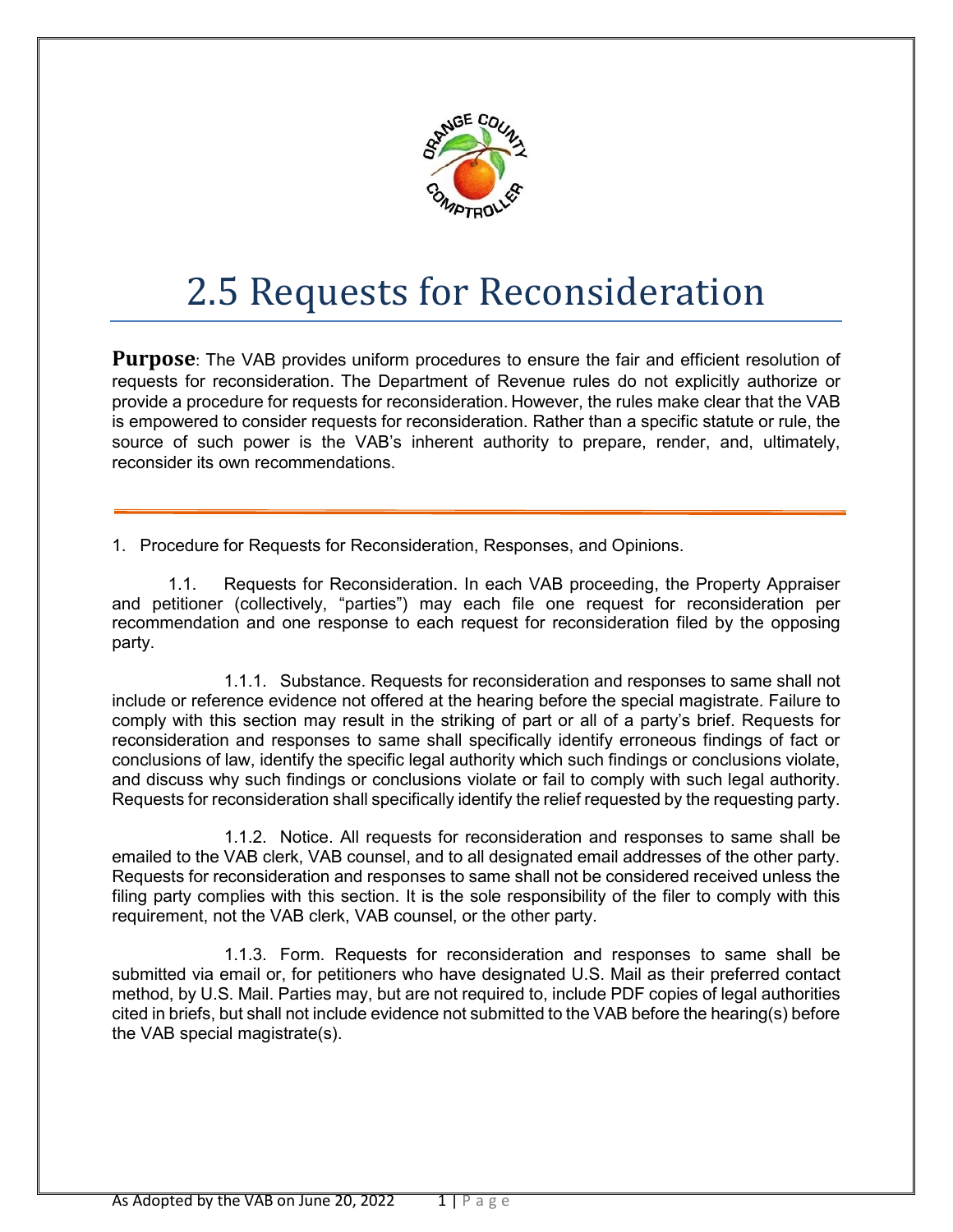1.1.4. No Oral Requests. The VAB shall only accept written requests for reconsideration and written responses to such requests. Oral communications regarding such requests and responses shall not be accepted or considered.

1.1.5. Timing of Requests. Requests for reconsideration must be received by the VAB clerk not later than 10 calendar days after each party receives notice that a recommendation has been filed. Petitioners who have designated U.S. Mail as their preferred contact method must provide their request for reconsideration not later than 10 calendar days after the time stamp on the special magistrate's recommended decision.

1.1.6. Timing of Responses. Responses to requests for reconsideration must be received by the VAB clerk not later than 10 calendar days after a request for reconsideration is received. Petitioners who have designated U.S. Mail as their preferred contact method must ensure that their response is received by the VAB not later than 10 calendar days after the VAB receives a request for reconsideration from the Property Appraiser.

1.1.7. Untimely Requests and Responses. Untimely requests for reconsideration and responses shall not be accepted by the VAB.

1.1.8. Record. All requests for reconsideration, responses to requests for reconsideration, VAB counsel's opinions, emails, and other documents, if any, related to the foregoing shall be included in the record of each petition.

1.1.9. Requests for Reconsideration Not Mandatory. Requests for reconsideration are not required before a party may appeal a final decision to the Circuit Court.

1.2. VAB Counsel's Opinion. After the VAB receives a response to a request for reconsideration, or the responding party indicates that it will not file a response, or the time for a response expires, VAB counsel shall have 15 calendar days to issue an opinion on the request for reconsideration. VAB counsel shall determine each party's compliance with these procedures and the consequences for failure to comply with same.

1.2.1. No Reconsideration of Opinions or Revised Recommendations. Requests for reconsideration of VAB counsel's opinion or of revised recommendations following filing of such opinion shall not be accepted by the VAB.

1.3. Revised Recommendation. Within 5 calendar days of the filing of VAB counsel's opinion, the special magistrate shall revise the recommendation, if at all, as provided in VAB counsel's opinion. Special magistrates may consult with VAB counsel regarding the opinion and their preparation of revised recommendations.

1.4. Due Process. At all stages of the reconsideration process, fundamental due process shall be observed and shall govern the proceedings. As such, these procedures shall be implemented and interpreted to effectuate this requirement.

2. Calculation of Time for Requests for Reconsideration.

2.1. Computing Time. When calculating time for all time periods specified in this rule, (a) begin counting from the next day that is not a Saturday, Sunday, or legal holiday; (b) count every day, including intermediate Saturdays, Sundays, and legal holidays; and (c) include the last